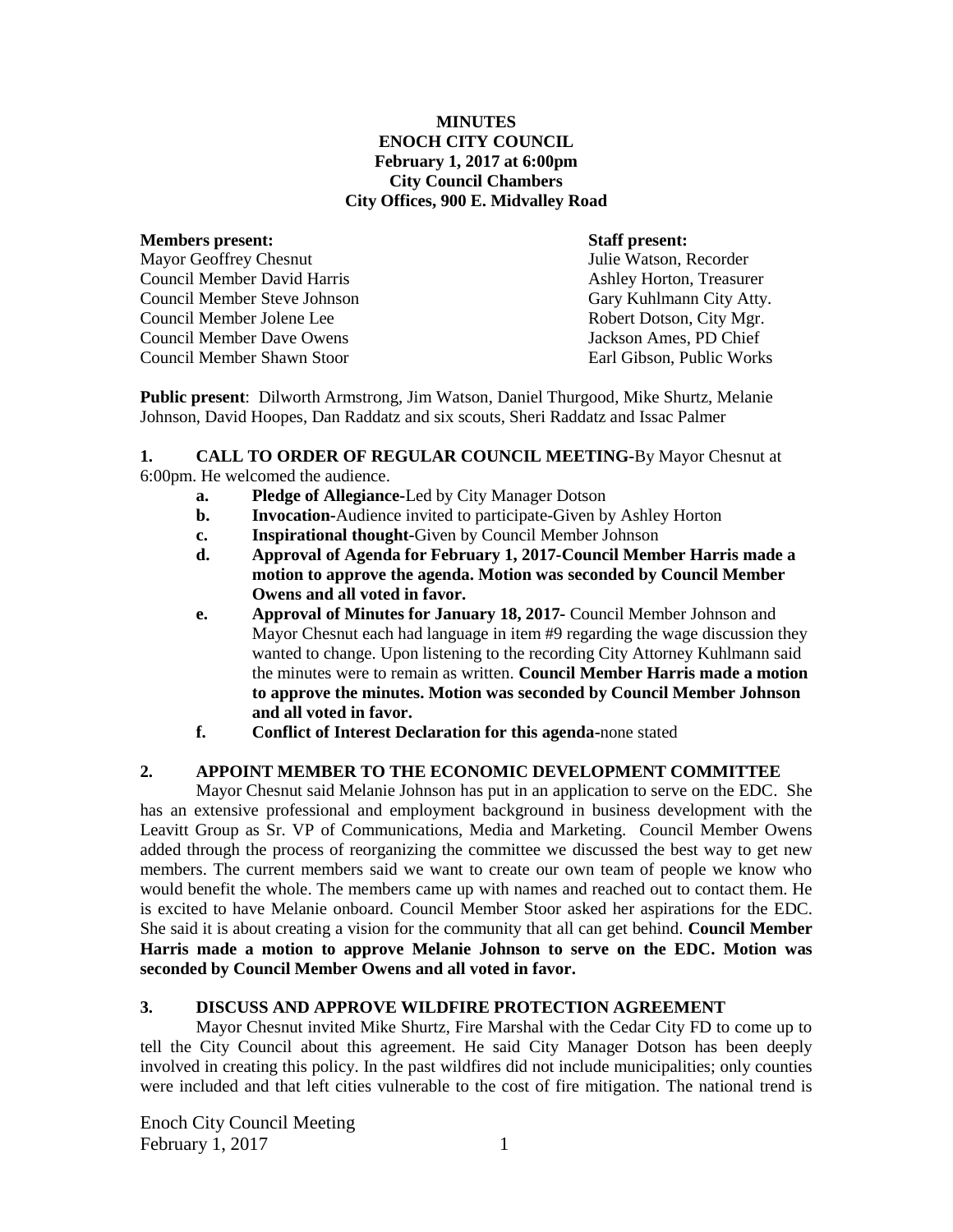that the cost of suppressing fires has increased. The fire by Kanarraville last fall cost 2.2 million to suppress. This is the national and state average. He said most times they catch fires in the initial attack stage. This agreement is for extended attacks when fires get away from us and we deal with it over several days or longer. This policy is an investment back into the community to protect against wildfire and the exorbitant costs. Enoch has a financial responsibility to be met by "in kind" work as an investment in the community to make it safer. Our cost is based on ten year fire cost average. High and low years are thrown out and they do an assessment. Risk assessment is based on fuel conditions and topography. That decided how our portion of this policy would be. As the FD they are trying to get fires under control in the initial attack and if they think it will go longer they can give that fire to the State and Feds and they can order expensive aircraft to help. This protects the City from having to pay for that. The State pointed out that this is not a blank check to order aircraft. There are strict protocols in place for that. He gave more information about teamwork to mitigate fires.

This "in kind" match is in three different areas. Prevention, preparation and mitigation and he gave more details. We all start at -0- and this is the start if Enoch chooses to sign the agreement. The main project is fuels reduction and there is a cost associated with that. The State does not expect a check from the municipalities but to do the "in kind" work and to track that and log it towards our fee. If the City does sign the cooperative agreement then we will need to create a preparedness plan and the FD will assist with that. We are required to produce that plan by July 1, 2017. He went on to tell the policy and requirement for recovering the costs for recklessness and intentional fire setting. If negligent or reckless and the State determines that they have to go after that cost from those responsible for the fire. The FD is mostly responsible for that effort.

There was more discussion of ways to reduce hazardous fuels. City Manager Dotson gave the example of cutting some trees on I-15. If a scout troop wanted a service project to pick up branches the hours are counted towards the match. We can work with them to create the plan where we look at areas that need work and we go out and do it. There is a 25% match in preparedness and much is already being done through the Cedar FD. There was a discussion of the fire fighters qualifications and that they have to be certified at certain levels to fight fires on public lands**.** Mitigation is 50% minimum which is reducing hazardous fuels. We will work with BLM and SITLA and private owners on the east side of I-15. Also we will do preventive advertising to prepare citizens to participate in this and what to do if evacuated.Information could be sent out with utility bills. This is about solving the problem before it happens. Council Member Owens asked if all municipalities are onboard with this and Mike confirmed they are. This comes as a result of a year and half of meetings with the State to create this agreement. Representative Evan Vickers headed it up and got it through the legislature last year with implementation this year.

There was more discussion of the meaning of "wildland fire" and of the State's process in creating the plan. Wildland fires are outside of a jurisdiction and are an "out of control" fire. The fire is in trees and bushes and not structures necessarily although they may threaten structures**.**  The wildland/urban interface is well defined in the agreement. The State determined the areas of risk and used a huge formula to calculate that. They set high, medium and low risk. The dollar amount was debated more than anything else in this plan. There is wiggle room to adapt and reduce the amount of the "pie" we are paying if there is a case for reduction in costs. Council Member Lee clarified this is regarding a wildland fire that originates in Enoch like a lightning strike that then trespasses out to BLM land. This agreement can be considered an insurance policy. As we implement a program there is a cost involved and we keep track of that and cross off what we owe. Mayor Chesnut said our participation is based on \$6900 in "in kind" work and with the one recent fire at 2.2 million that is worth it. There are not a lot of resources in our rural area to do these things. The State came up with an inventive and more cost effective way of accomplishing some of the mitigation. Using scouts or others who want to do service projects can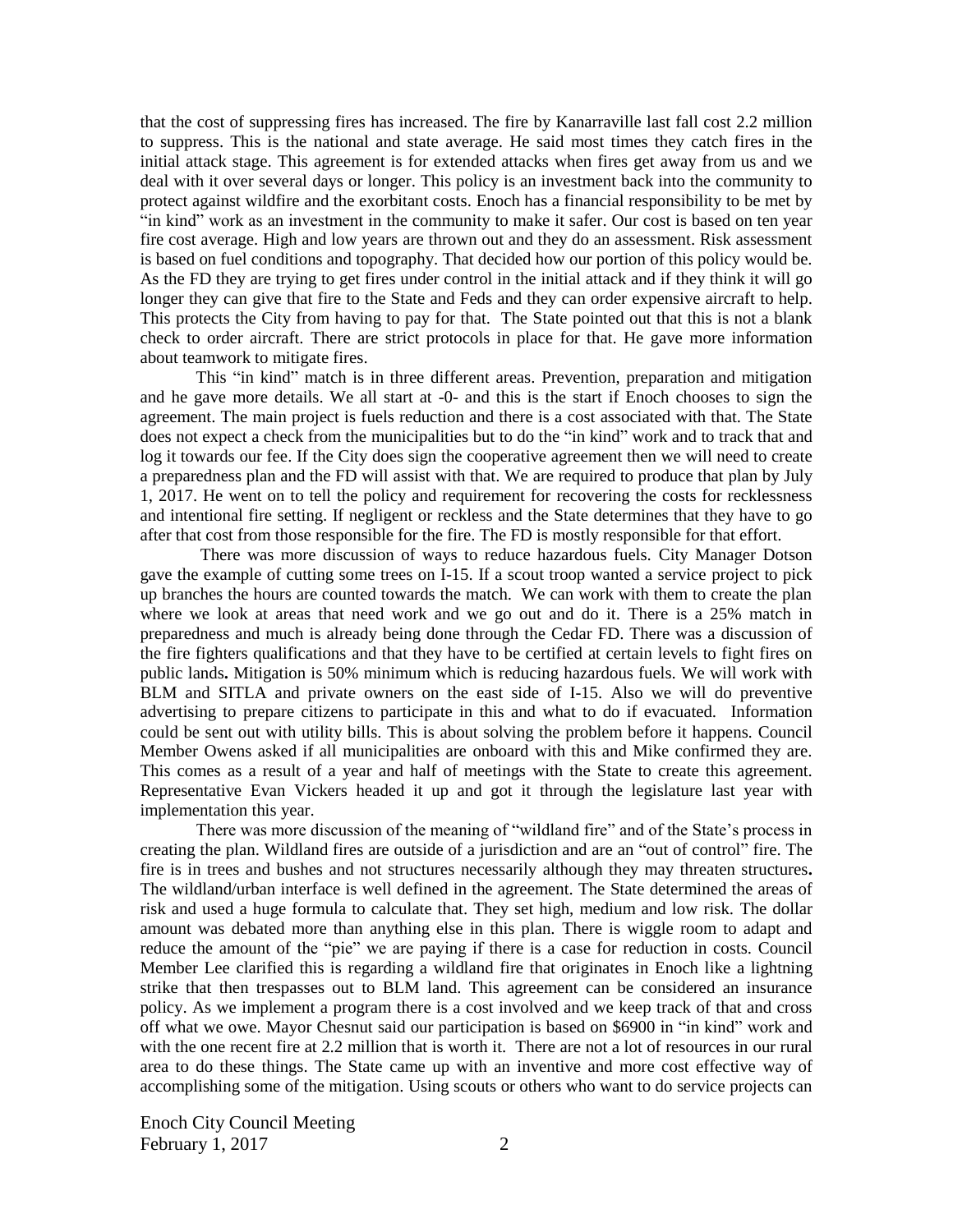really help with our portion and it also serves to teach them. There is a dollar amount associated per hour of work that will be logged. We will have to do inventive things. We don't have money to take from somewhere else. This is an annual commitment and a signed two-year agreement to be revisited after five years. There is a map and criteria to make the map and it was hard fought and is pretty accurate but can be revisited. Impact fuels and water supply are involved. The protocols for firefighting were briefly discussed. City Manager Dotson is always informed when a fire breaks out in Enoch. We are already doing many of these things and we can count last year's efforts towards the plan commitment. Our FD meets and exceeds all requirements for fighting fires. About one third of the local firefighters live in Enoch. **Council Member Lee made a motion to approve the Wildland Fire Protection Agreement. The motion was seconded by Council Member Harris and all voted in favor.** 

# **4. DISCUSS AND APPROVE FCAOG PLAN 2017**

Mayor Chesnut asked City Manager Dotson about this plan. City Manager Dotson said the Council got an Executive Summary of the plan. The whole plan is 300 pages and was emailed. He said this is a natural hazard mitigation plan. They took the old plan and created a new one based on that. We met with the County and looked at our portions of the plan and how flooding, earthquakes and other disasters will impact us. The idea is to have a plan in the event of a natural disaster. If things go sideways the Federal and State governments can step in to help as long as we have a plan. **Council Member Harris made a motion to adopt by resolution the FCAOG Plan 2017. Motion was seconded by Council Member Owens and all voted in favor except Council Member Johnson who voted no.**

## **5. DISCUSS AND APPROVE VERIZON TOWER LEASE**

The Verizon representative, Daniel Thurgood came up to explain the agreement. He said he works for Technology Associates who is represents Verizon in these negotiations for towers. He told about the project saying the intent is to improve capacity for the network on I-15 and to provide better coverage in the City. Currently the towers serving Enoch are a distance away and coverage is not very good. We need this tower due to population and increased data usage. The project has been in works for 18 months. He approached the City some months ago and they have been working on it since then. They have a site plan, tower design and regulatory issues have been resolved. Tonight he is here to look at the lease agreement and site approval. What Verizon is proposing is to construct a 120 foot tower at the Rec Complex and he gave more details about the construction. Other companies could co-locate on that tower however they would enter into an additional agreement with the City for a lease rate. That would provide increased monthly revenue. This allows for additional carriers to be able to improve their networks to serve Enoch. He asked for questions. City Attorney Kuhlmann was reviewing the contract for the first time and had some issues which he spelled out for Mr. Thurgood. Issues included:

- There is no language about co-locations agreements.
- Site plan, Exhibit B and other questions about the site plan.
- Commencement date issues
- Five year term and auto extension issues
- Opt out issues
- Termination rights are all for Verizon and none for the City
- Breach is not defined.
- Access terms are not clear
- Improvements allows for equipment fencing and other improvements which is open ended at their discretion
- Regulations protect the City from carriers submitting a design and doing something else. We have no local ordinance covering this.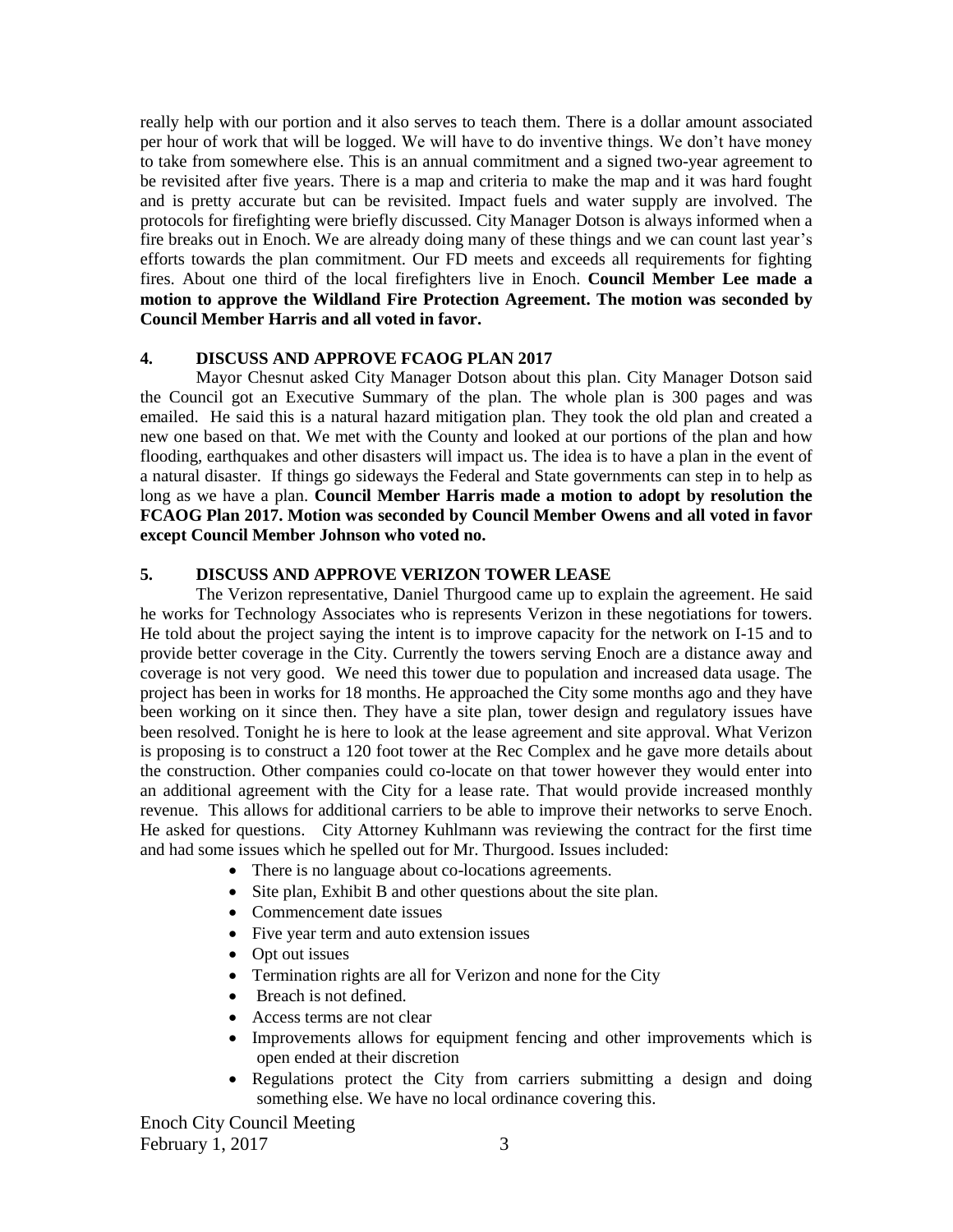- Talks about interference with frequencies and there should be a flip side for others to co-locate on the tower as interference could happen.
- Termination issues. They have right to terminate within three months of anniversary date. He wants our right to terminate if there is non-compliance with regulations.
- The Trust, our insurance carrier, does not like indemnification provisions and there is one in the contract. We can modify that however the Trust is responsible for liability Verizon creates. If we get sued they protect us. That is not in here and he would like that in here, City Attorney Kuhlmann said.
- Paragraph 13 talks about interference with our equipment. They can't interfere with the PD frequency.
- If the tower is ever removed they will leave the footings. That becomes an "attractive nuisance" City Attorney Kuhlmann said and should be changed.
- The holdover provision is standard. They can holdover as along as associated with talks to negotiate. 90 days or 6 months. Some towers have come to maturity and are renegotiating the renewal of leases. They call two years before and a new lease goes in before the old expires.
- City Attorney Kuhlmann said he would like to see an incentive to get it finalized. 90 days or 6 months. 180 days is standard Mayor Chesnut said.
- First right of refusal is there for Verizon if we want to transfer that ground. City Attorney Kuhlmann explained they can offer on the premises and they have a right to buy that part if we were to sell for some reason. That could be a deal killer on the sale of the property if we wanted to do that. Or we could modify this agreement to deal with that. Verizon likes to be broad and that is the main intent and we can work on that clause.
- They can also sublet without our consent. Not too much of a problem there. Mayor Chesnut asked if we could record the lease. Yes, City Attorney Kuhlmann said and actually Verizon will do that at lease signing.
- Paragraph 29, the non-disclosure creates issues. Under GRAMA this entity is entitled to confidentiality so in essence it says we will do whatever we can for disclosure of information.

There was more discussion of the terms of the contract and other details that may become issues that will be cleared up. City Attorney Kuhlmann apologized for not getting the review done before the meeting. Mayor Chesnut said in his opinion we can't approve this tonight so it will have to come back next time. City Attorney Kuhlmann said he will work with Verizon to get the wording in order and bring the lease back on the next agenda for approval. Mr. Thurgood said tonight he needs the City Council's approval of the site plan before they can go on with their process and keep the project moving. They can continue the lease agreement to the next meeting or other future date. He needs approval of the layout tonight. City Manager Dotson said the site plan is good. The City Council is the "landlord" so they need to approve that. Council Member Harris said he has a client who has this type thing and it is a good revenue enhancer for the City so he gives a vote of confidence. Mayor Chesnut asked Mr. Thurgood what he needs tonight. For clarification they could make a motion saying the site plan is approved contingent on the agreement being reworked. They need site plan approval because they are going to begin the foundation engineering. **Council Member Harris made a motion to approve the site plan contingent on final approval of the lease. Motion was seconded by Council Member Stoor and all voted in favor.** 

# **6. PUBLIC COMMENTS-**none